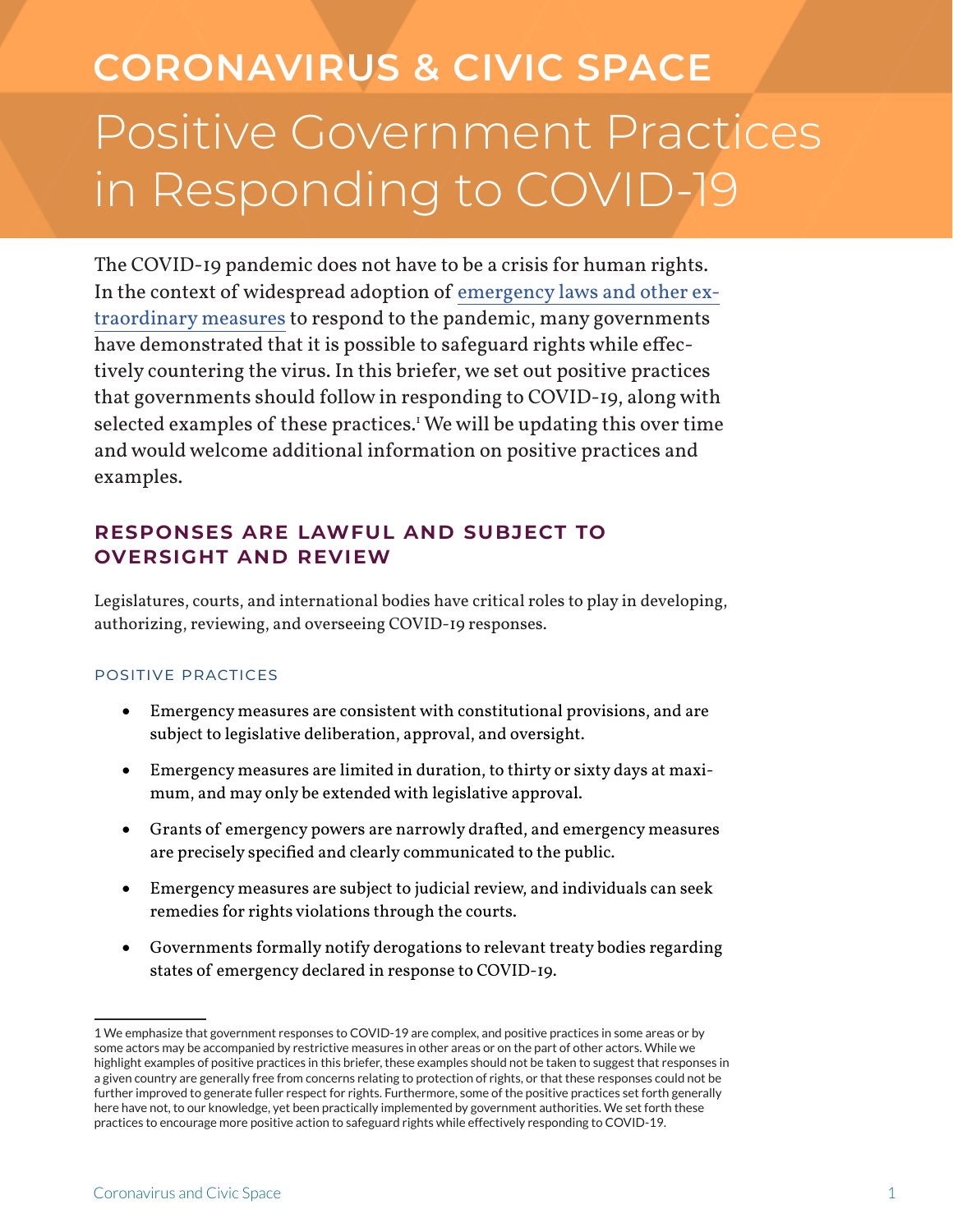#### EXAMPLES

- In Portugal, the state of emergency has been reviewed, debated, and extended by Parliament for fifteen-day periods, and has now been allowed to lapse.
- In Germany, the constitutional court ruled that health concerns linked to COVID-19 do not furnish grounds for a general ban on demonstrations.
- In Malawi, the high court has barred imposition of a lockdown pending judicial review, following complaints that the government had failed to make adequate provisions for the poor and vulnerable during the lockdown.
- In Brazil, the Supreme Court has exercised effective oversight of executive branch overreach, overturning a warrantless surveillance program and suspension of time limits for agency responses to information requests.
- • Dozens of countries have notified derogations under the International Covenant on Civil and Political Rights and regional human rights instruments in relation to states of emergency declared in response to COVID-19.

## **Responses are Minimally Restrictive and Effectively Designed**

Responses are more effective when they are limited and based on objective evidence.

#### POSITIVE PRACTICES

- • Restrictions on assembly and movement include reasonable exceptions.
- • Restrictions on rights are imposed and extended based on transparent criteria, and are subject to continuous evaluation for necessity and proportionality in light of evolving scientific evidence.

#### EXAMPLES

- In Denmark, the law authorizing prohibition of gatherings explicitly exempts "opinion-shaping assemblies" such as demonstrations and political meetings, while urging organizers and participants in such gatherings to follow health recommendations regarding social distancing.
- In Scotland, the government has published "A Framework for Decision Making" outlining how it will determine steps needed to constrain the spread of COVID-19 while minimizing harm to health, society, and the economy.

## **Responses are Developed and Monitored with Public Input**

Public participation in designing COVID-19 responses bolsters their efficacy while encouraging compliance with measures that may be disruptive or inconvenient.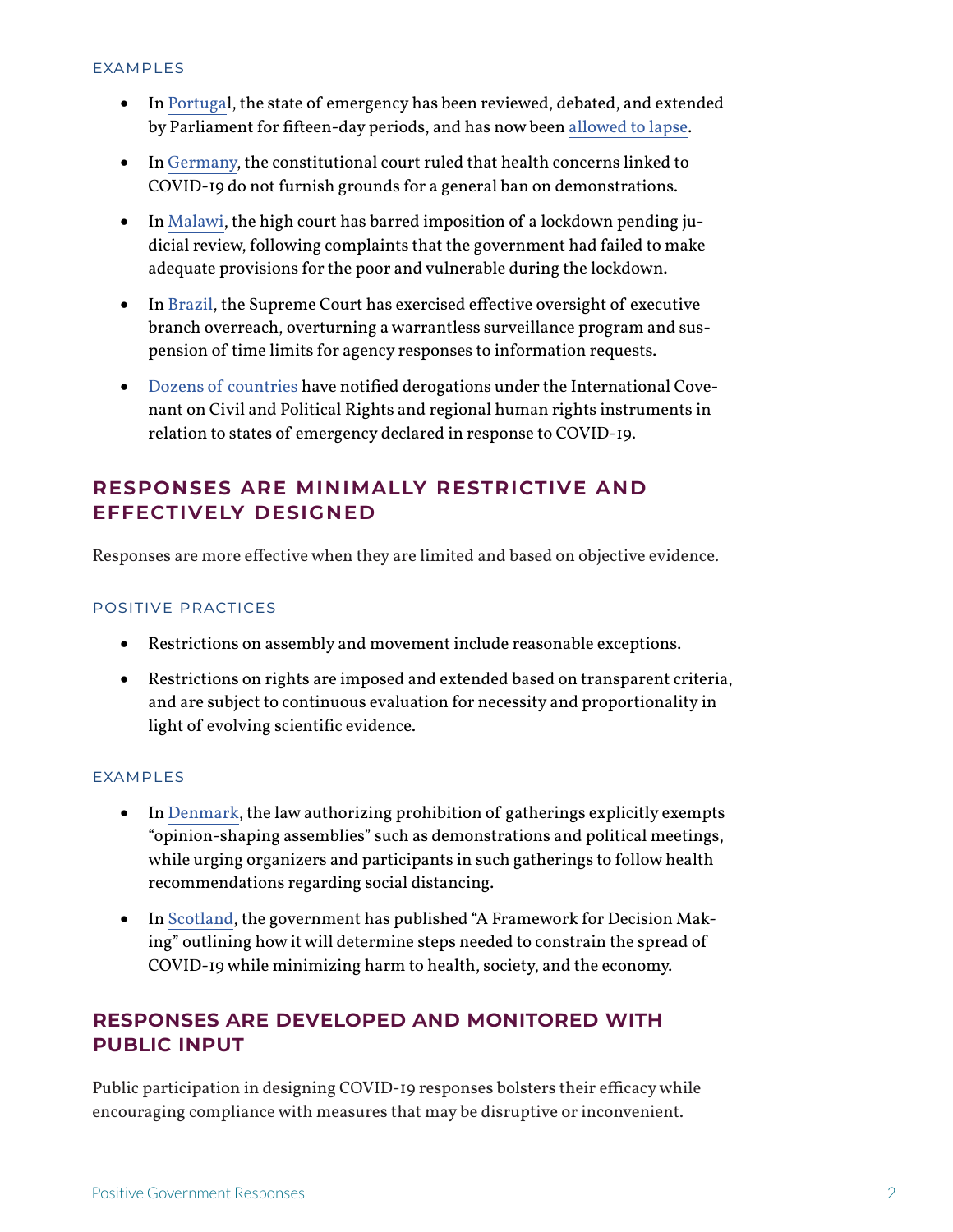#### POSITIVE PRACTICES

- • Governments engage in broad public consultations in developing and monitoring responses, and specifically engage and consider the impacts of responses on marginalized populations, including women and girls.
- • Governments specifically enlist civil society expertise and participation in developing, implementing, and monitoring responses.
- • Governments are responsive to calls to revise existing laws or practices to promote more effective and rights-respecting COVID-19 responses.
- • In developing public consultation mechanisms, governments specifically consider and make efforts to address differential access to digital tools.

#### EXAMPLES

- The Municipality of Milan has published an official proposal listing the main guidelines and strategies that the city intends to follow during the post-COVID-19 phase, and issued a call for citizen feedback on the proposal.
- In Kenya, the Senate committee overseeing COVID-19 responses invited public submissions regarding key issues relating to the pandemic and considered this input in drafting a pandemic response and management bill.
- In the Bahamas and Belize, governments have included civil society representatives in COVID-19 policymaking committees.
- In the Netherlands, human rights concerns about regional emergency decrees has spurred the central government to design a less strict, less ambiguous and more transparent national law which would replace such decrees.
- In the United States, the Salt Lake City Council has opened online meetings to persons calling in by phone, while the Miami-Dade County commission has invited citizens to participate in virtual meetings through voice messages, email, videos, a hotline, and a publicly available computer.

## **Governments Promote the Free Flow of Information**

Governments build trust, secure necessary feedback, and enlist the public in the fight against COVID-19 by encouraging the free flow of information.

#### POSITIVE PRACTICES

- • Governments disseminate accurate information about COVID-19 and responsive measures through a variety of platforms and in multiple languages.
- • Governments publicize official documents describing their responsive measures, mandate proactive disclosure of official information, provide for virtual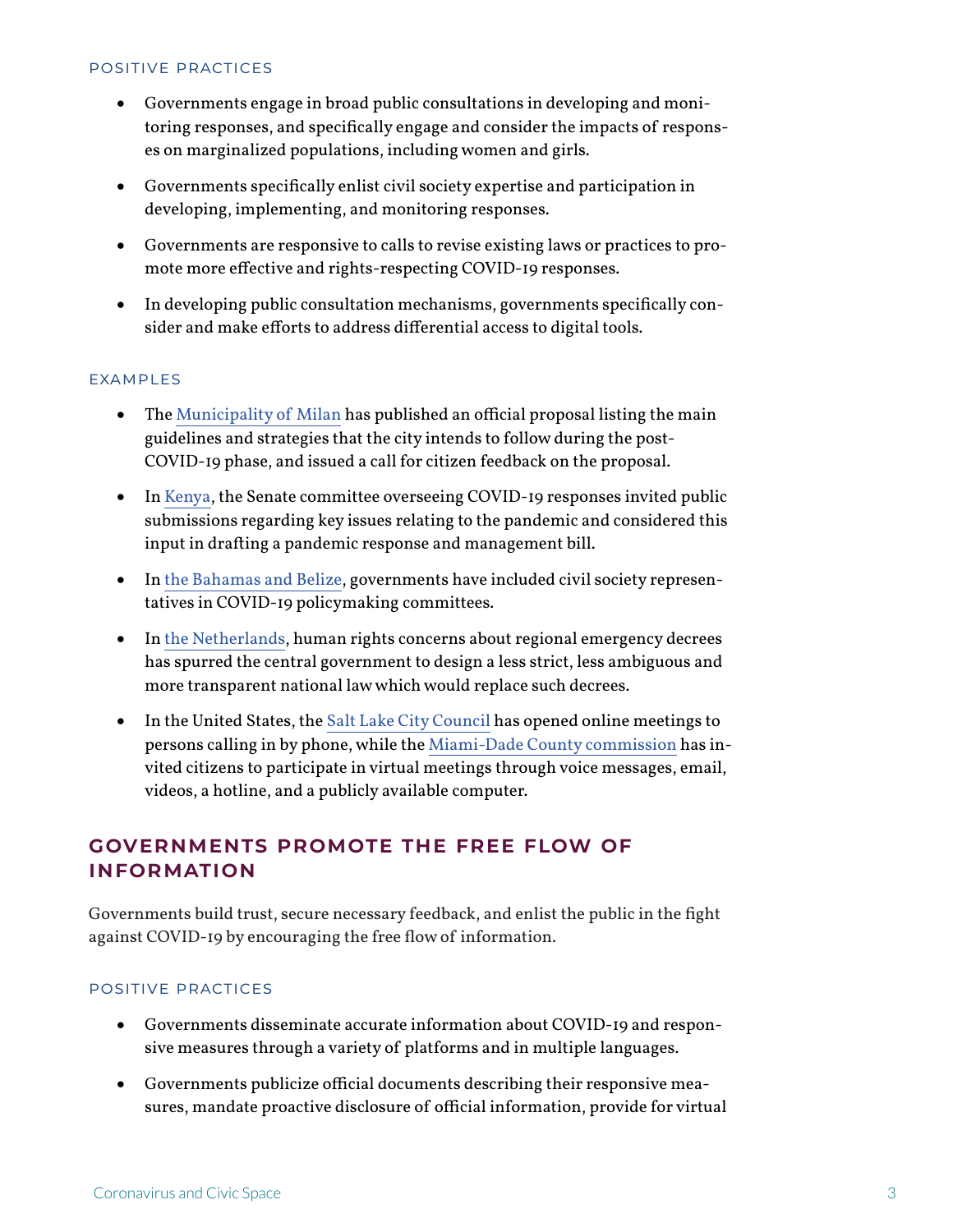public meetings with government representatives, and establish systems for individuals and groups to request information from public bodies.

- • Governments ensure strong protections for whistleblowers raising concerns about government misconduct or policy failures relating to COVID-19.
- • Governments designate journalists as "essential workers" exempt from generally applicable restrictions on movement.
- • Governments take affirmative action to support public access to information through independent media outlets and online platforms.

#### EXAMPLES

- • Italy has created an online hub with information on official responses to COVID-19, health data, and prevention and treatment measures, while Portugal has developed a website, app, and mass media campaign presenting information on the pandemic and government actions to address it.
- In South Africa, the Minister of Health has held an online public meeting to provide information about the COVID-19 response and answer questions.
- In Austria, a government partner has bundled official information on measures relating to COVID-19 online in fourteen languages.
- In New Zealand, the ombudsman has issued guidance for agencies and requesters aimed at preserving access to information despite COVID-19.
- In the United States, most states have revised public meeting requirements to allow virtual meetings that the public can observe, with California requiring local bodies to provide means for the public to participate in these meetings;
- The U.S. communications regulator has asked companies to pledge not to terminate service based on a failure to pay bills due to COVID-19 dislocations.
- In Tunisia, the cabinet has pledged to provide public funding for independent media outlets to enable them to continue operating during the pandemic.

## **Civil Society is Empowered to Respond to COVID-19**

Civil society—with its expertise, close ties to local communities, and experience dealing with crises—is a critical partner in combatting COVID-19.

#### POSITIVE PRACTICES

• Governments engage and support civil society organizations (CSOs) to implement responses, provide services, disseminate information, monitor government actions, and combat negative societal responses to COVID-19.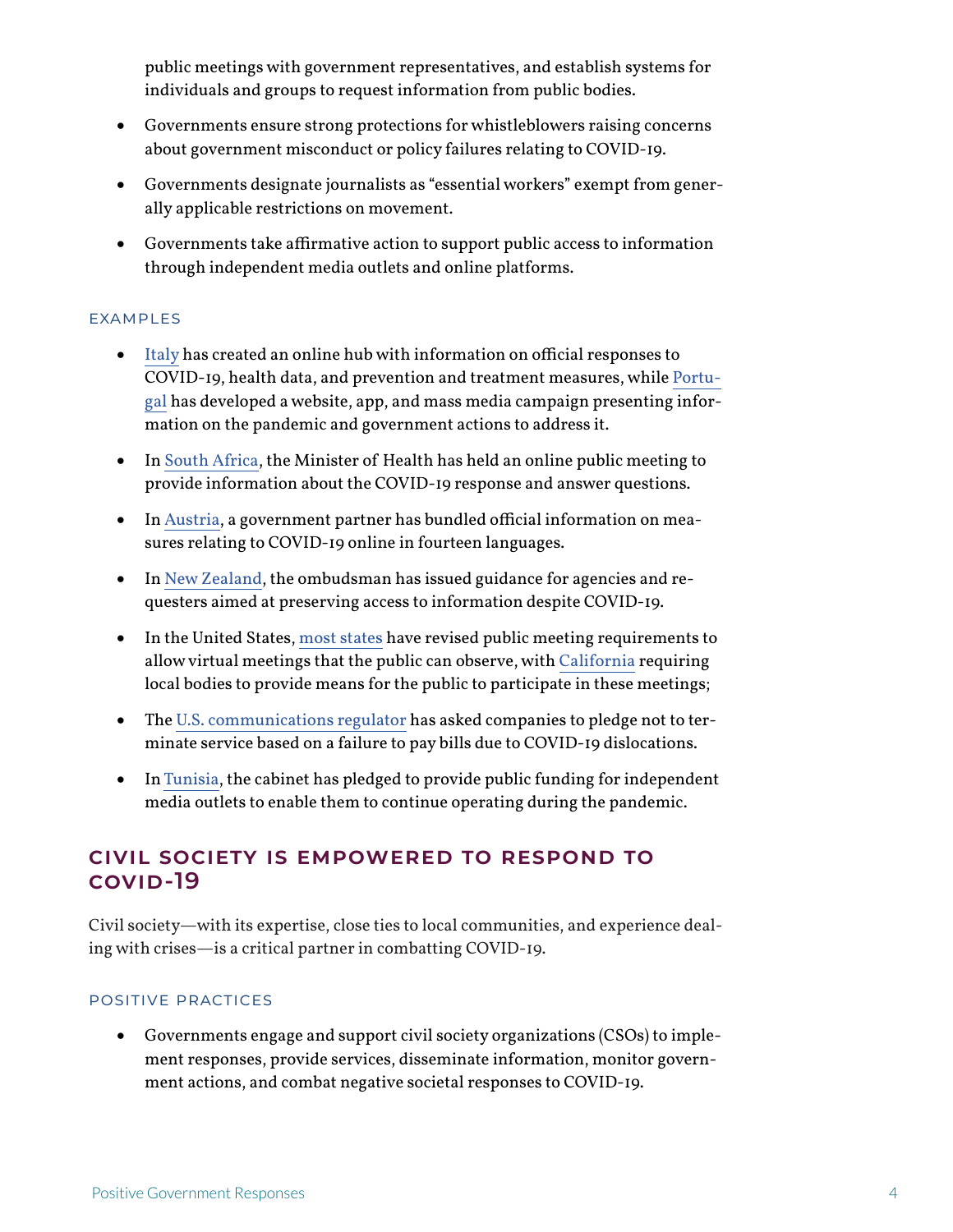- • Governments approach CSO oversight flexibly in light of constraints on CSO operations relating to COVID-19, with relaxation of requirements relating to reporting, organizational governance, and tax obligations.
- • Governments eliminate or streamline procedures for release of CSO funds.
- • Governments fast-track approvals for CSO activities related to COVID-19.

#### EXAMPLES

- • In Tunisia, the ministry in charge of relations with CSOs launched an initiative to create a nationwide group of more than 500 CSO representatives and activists which would support the national initiative, implemented in coordination with local authorities, to collect and distribute food and supplies to low-income families and at-risk groups.
- In Bangladesh, the NGO Affairs Bureau responsible for review of all foreign-funded projects implemented by CSOs – has formed a committee to provide rapid review, approval, and release of funds for COVID-19 emergency projects, with approvals issued via email and fund releases provided directly to banks.
- In Nepal, authorities are fast-tracking COVID-19 project approvals.

# **Use of Surveillance is Narrowly Tailored and Transparent**

Governments using digital surveillance technology based on personal data in an effort to curb the spread of COVID-19 should prioritize privacy, transparency, public consultation, and narrow limits on these programs.

#### POSITIVE PRACTICES

- Responses involving government use of personal data are developed through broad public consultations and administered openly and transparently.<sup>2</sup>
- • Participation in COVID-19 responses involving government use of personal data is voluntary and non-participation does not carry negative consequences.
- Collection, use, sharing, storage, and processing (including algorithmic processing) of personal data is limited to what is strictly necessary to respond to COVID-19, based on determinations by privacy and public health experts.
- • Governments use personal data only with adequate safeguards, including anonymization, secure storage, and limitation of access to persons and purposes necessary to carrying out effective COVID-19 responses.
- • Governments regularly assess the effectiveness of the use of surveillance technology as part of COVID-19 responses.

<sup>2</sup> As described above, these responses must also be lawful and subject to robust legislative and judicial oversight.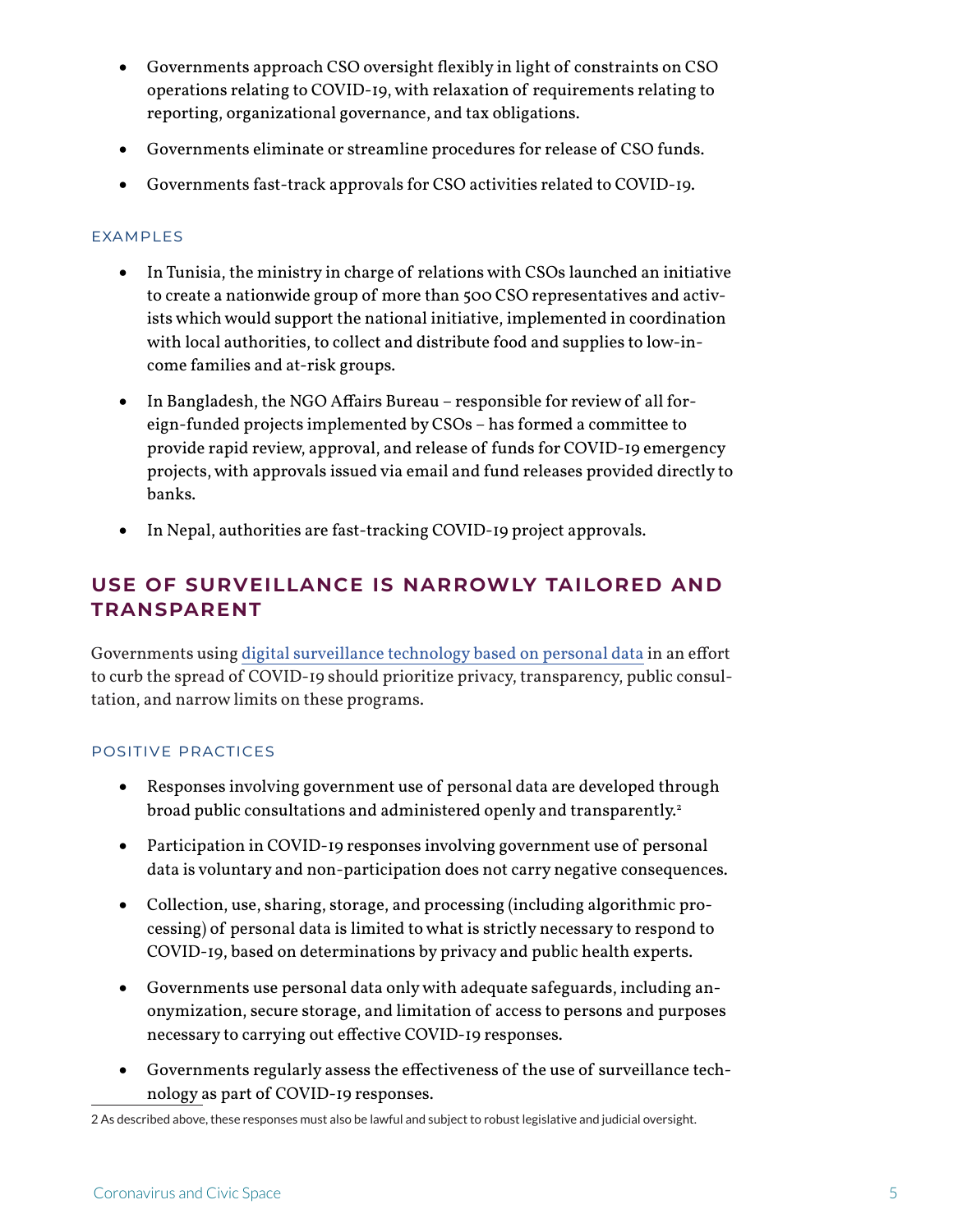- • Public-private partnerships and public procurements relating to collection, use, sharing, storage, and processing of personal data are subject to open procurement and transparent reporting standards, and are entered into only after conducting due diligence and human rights impact assessments.
- • Use of personal data for other commercial or law enforcement purposes, including enforcement of immigration policies, is strictly prohibited.
- Responses involving government use of personal data are implemented only for the duration of the COVID-19 crisis, with data collected or processed for these responses separately stored or flagged and erased thereafter.<sup>3</sup>

#### EXAMPLES

• In Australia, authorities have released an app which permits users to notify authorities if they test positive for COVID-19, with other users who have had close contact with infected persons then notified by health authorities. Use of the app is voluntary, declining to use the app cannot result in denial of services, data stored on-device is subject to regular deletion, only health workers can access data stored off-device and then only with user permission, and the source code for the app has been publicly released.

## **Government Detention of Persons is Minimized**

Minimizing the spread of COVID-19 requires reducing detainee populations and enforcing responsive measures without unnecessary recourse to detention.

#### POSITIVE PRACTICES

- • Governments release incarcerated political prisoners, nonviolent offenders, and offenders with limited remaining sentences, and decriminalize nonviolent or minor offenses for the duration of the COVID-19 crisis.
- • Governments transfer persons awaiting trial and offenders facing a high risk of infection to house arrest or other forms of supervision.
- • Governments release undocumented immigrants from detention.
- • Governments use reasonable fines (not imprisonment) to enforce COVID-19 responses, including limitations on movement, assembly, and expression.
- • Governments designate attorneys representing detained persons as "essential workers" exempt from generally applicable restrictions on movement.

#### EXAMPLES

• In Afghanistan, authorities have ordered the release of up to 10,000 prisoners, including women, young offenders, critically ill patients, and inmates over 55.

<sup>3</sup> Some anonymized data may justifiably be retained for historical and research purposes, in the public interest.